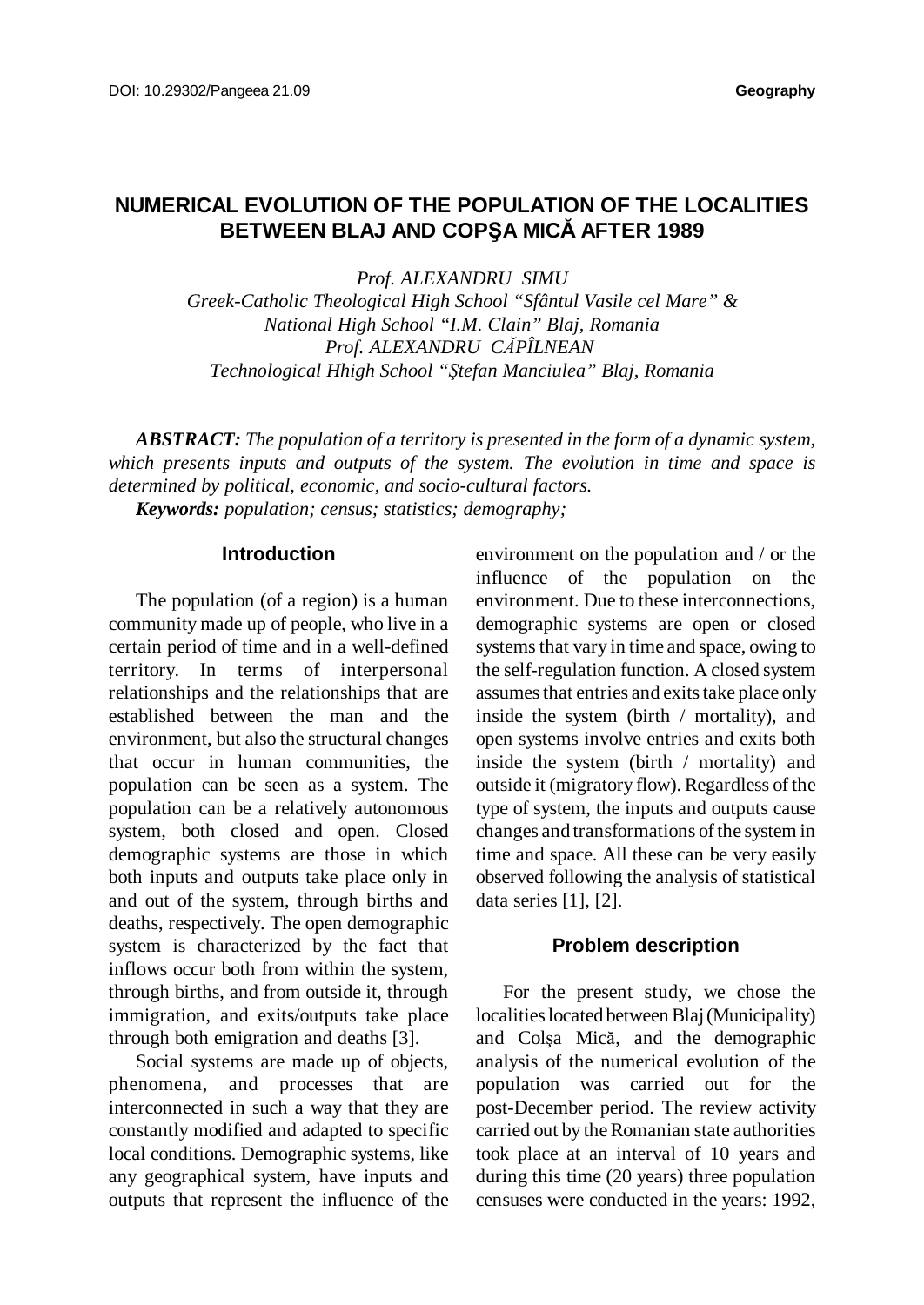2020 and 2011. In the present study, we analysed the numerical evolution of the population in this territory. The data used to illustrate the specific aspects were collected from the National Institute of Statistics.

### **Results and discussions**

The analysed area (fig.1) is located between the Cergău Plateau (south), the Hârtibaciul Plateau (east) and the Târnava Mică Hills (north), more precisely, most of the human settlements are located in the

mindset of the young population under the age of 30 (after 1990). The mentality of the population is a very important sociological factor, leading in time to either a demographic increase or a decrease in population. In the analysed context, we refer to the fact that after 1990 the age of nuptials changed, it increased constantly, reaching approx. 30 years; the age at which young mothers give birth to their first child has also increased; a higher educability of females is also added to these factors, so the women are less concerned with starting a home, a



Fig. 1. Geographical position, relief units

Târnava Mică corridor, at altitudes which are between 300 m and 450 m.

Thus, there are two localities with the rank of city and eleven villages grouped in three communes (table . 1). The evolution of the number of inhabitants was influenced by several factors, the most important being the decisions of the political factors that determined the negative evolutions of economic activities, rural-urban migration, externalmigration, legalization / prohibition of abortions and finally - the changing

| rabio 1 Tho analyzoa lobalitico |     |                          |                    |      |  |  |  |  |
|---------------------------------|-----|--------------------------|--------------------|------|--|--|--|--|
| famil-                          | Nr. | $\ldots$ $\mathcal{C}$ . |                    | and  |  |  |  |  |
| train                           | crt | <b>UAT</b>               | Rang               | ng a |  |  |  |  |
| succe                           | 1   | Blaj                     | municipality       |      |  |  |  |  |
| E                               | 2   | Copsa Mică               | town               | ease |  |  |  |  |
| in the                          | 3   | Valea Lungă              | communal residence | and  |  |  |  |  |
|                                 | 4   | Glogovet                 | village            |      |  |  |  |  |
|                                 | 5   | Tăuni                    | village            |      |  |  |  |  |
|                                 | 6   | Lodroman                 | village            |      |  |  |  |  |
|                                 | 7   | Lunca                    | village            |      |  |  |  |  |
|                                 | 8   | <b>Axente Sever</b>      | communal residence |      |  |  |  |  |
|                                 | 9   | Agârbiciu                | village            |      |  |  |  |  |
|                                 | 10  | <b>Micăsasa</b>          | communal residence |      |  |  |  |  |
|                                 | 11  | Tapu                     | village            |      |  |  |  |  |
|                                 | 12  | <b>Chesler</b>           | village            |      |  |  |  |  |
|                                 | 13  | Seica Mică               | communal residence |      |  |  |  |  |
|                                 |     |                          |                    |      |  |  |  |  |

Table 1 The analyzed localities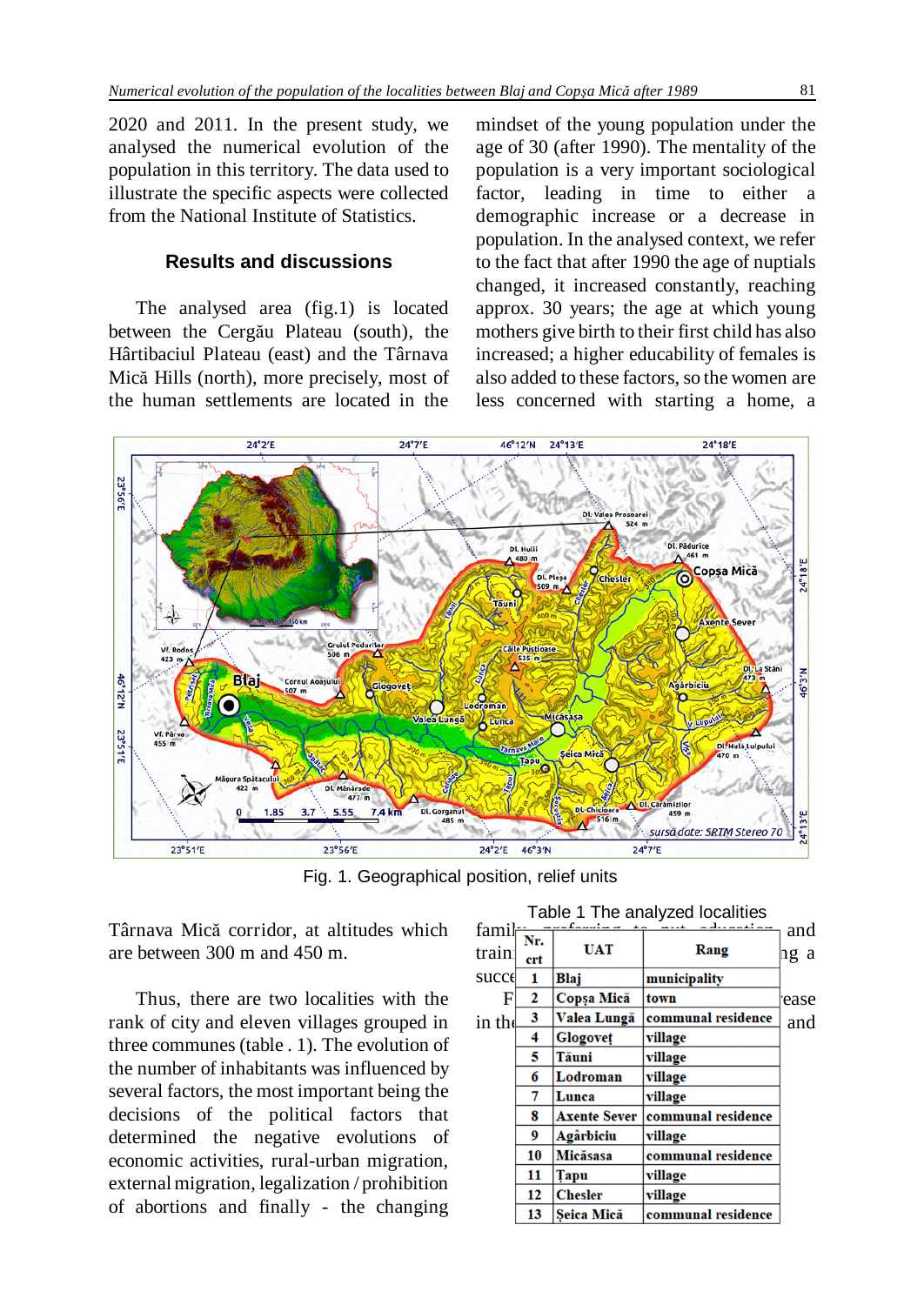from this moment an acute decrease of the population is visible. After analysing the statistical data, we find that at the 1977 census the total population of the analysed region was 35,890 inhabitants and then increased until 1992 to 36,661 inhabitants, then decreased steadily, reaching the 2011 census at 33,574 inhabitants. Copşa Mică is the only locality where the population increased by 72 inhabitants (table 2) [6], [8].

pollution from the Sometra S.A. factory, but also to the increase of the former rural exodus [5].

# **Conclusions**

The geo-cultural space specific to the lower course of the Târnava Mică valley, has been well populated over time, due to local environmental conditions that have favored intense housing. The demographic element

| <b>UAT</b>          | <b>Census</b><br>1977 | <b>Census</b><br>1992 | <b>Census</b><br>2002 | <b>Census</b><br>2011 |
|---------------------|-----------------------|-----------------------|-----------------------|-----------------------|
| Blaj                | 15466                 | 20651                 | 19037                 | 18969                 |
| Copșa Mică          | 6194                  | 5332                  | 5369                  | 5404                  |
| Valea Lungă         | 3576                  | 3185                  | 3012                  | 2711                  |
| <b>Axente Sever</b> | 5088                  | 3769                  | 3734                  | 3383                  |
| Micăsasa            | 3527                  | 2533                  | 2414                  | 2043                  |
| Seica Mică          | 2039                  | 1191                  | 1168                  | 1064                  |

Table 2. Numerical evolution of the population at censuses

In the rest of the localities the depopulation was more intense. Thus, the population decreased with values between 0.08% in Blaj and 0.69% in Chesler (Com. Micăsasa).

The high values of depopulation are registered in the villages located in the geographical area of the Târnava Mică Hills and the Cergău Plateau, from where the population migrated to urban areas or communal centres nearbyor emigrated to the states in western Europe. The slight demographic increase in Copşa Mică can be attributed to the decrease of heavy metal

in this territory has undergone numerous changes, in terms of the evolution of the number of inhabitants, due to the many constraints imposed by political, economic, and socio-cultural factors. This evolution was ascending, especially after the First World War and after the imposition of Decree no. 770 / 01.10.1966, which had as main effect an increase of the population. The abrogation of this decree and the opening of the borders in 1990, represented another turning point that determined negative evolutions in terms of the number of inhabitants in the area.

# **References**

- 1. Conţiu, Andreea (2010), *Axele de gravitaţie regională ale Târnavelor*, rezumatul tezei de doctorat, accesat la https://doctorat.ubbcluj.ro/sustinerea\_publica/rezumate/2010/ geografie/ Contiu\_Andreea\_ RO.pdf.
- 2. Săgeată, R. (2008), *Organizarea şi amenajarea spaţiului geografic*, Ed. Univ. "Lucian Blaga", Sibiu.